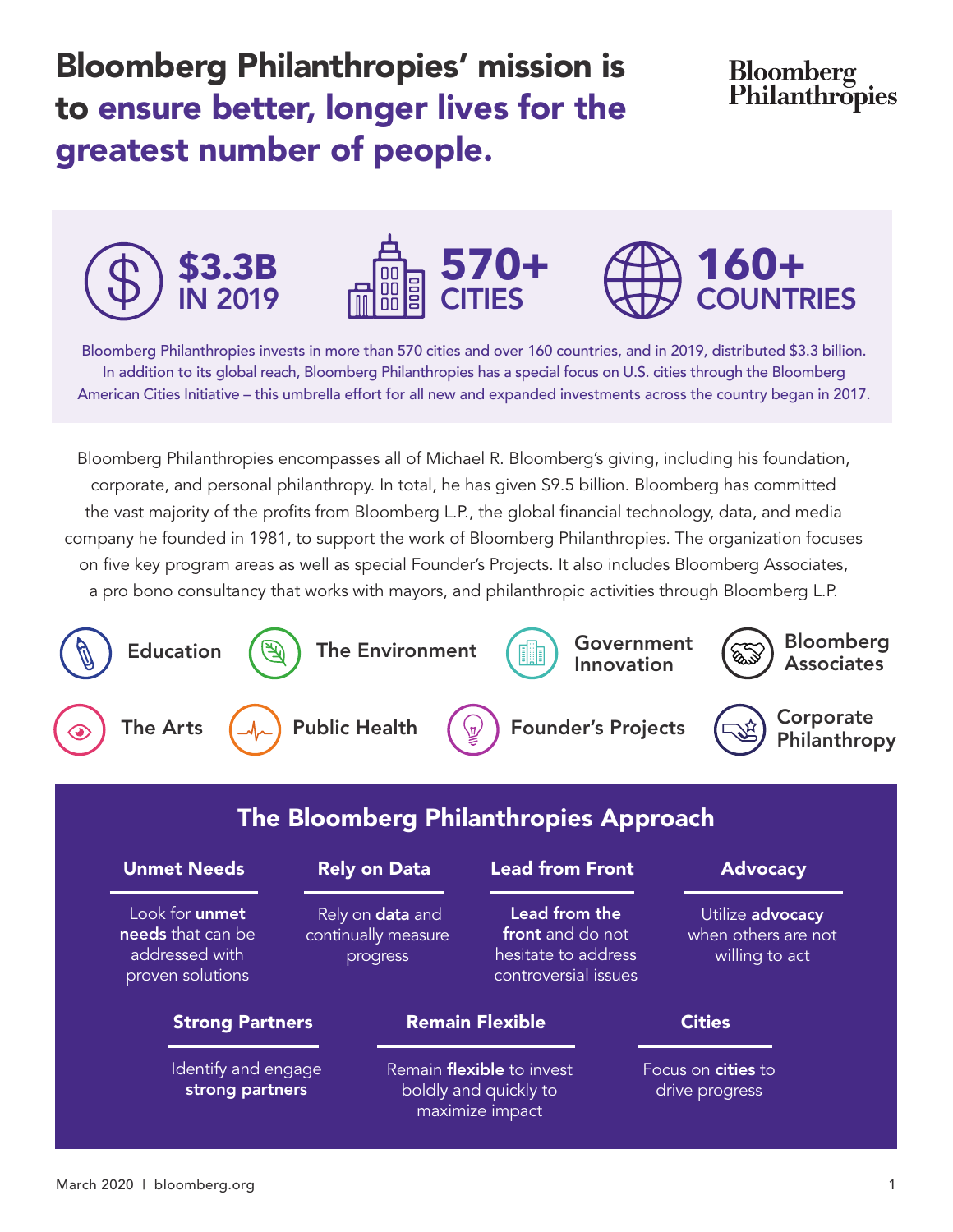# Education



### Driving Student Success

The Education program works to ensure that young people have the skills needed to succeed in the 21st century and to expand opportunity to maximize student potential. Bloomberg Philanthropies focuses on giving more students a chance to contribute to their communities and pursue meaningful work by:

• Increasing college access and success for high-achieving, lower-income students through advisors working online or by phone to help students enroll in top U.S. colleges and universities, while also working with top institutions to accept and graduate more of these students

- Equipping high school students not headed to four-year colleges with the skills they need to enter the workforce upon graduation
- Strengthening the U.S. education system by supporting pro-reform educational efforts and leaders
- Supporting science education through the William and Charlotte Bloomberg Science Education Center at the Museum of Science, Boston
	- ▶ Over 67,000 students reached since 2014 through virtual college advising
	- More than 125 colleges and universities working to increase college access

### The Environment



#### Taking Action to Protect the Planet

The Environment program addresses the most serious threats to global sustainability. By supporting networks of cities, citizens, and businesses around the world, Bloomberg Philanthropies protects the planet by:

- Transitioning the U.S. to clean energy and Beyond Carbon by:
	- doubling down on moving beyond coal and beyond gas
	- growing the climate movement by expanding support for grassroots organizations
	- winning state and local clean energy policies and electing climate leaders
- Supporting the global transition away from dirty fossil fuels like coal
- Reducing carbon emissions from buildings and transportation through the American Cities Climate Challenge
- Helping businesses quantify, disclose, and manage the risks posed by climate change
- Empowering global networks of cities to reduce emissions and improve sustainability
- Protecting oceans and fish populations by:
	- Reforming fishing practices
	- Improving data
	- Preserving endangered coral reefs
	- More than 300 U.S. coal plants retired since 2011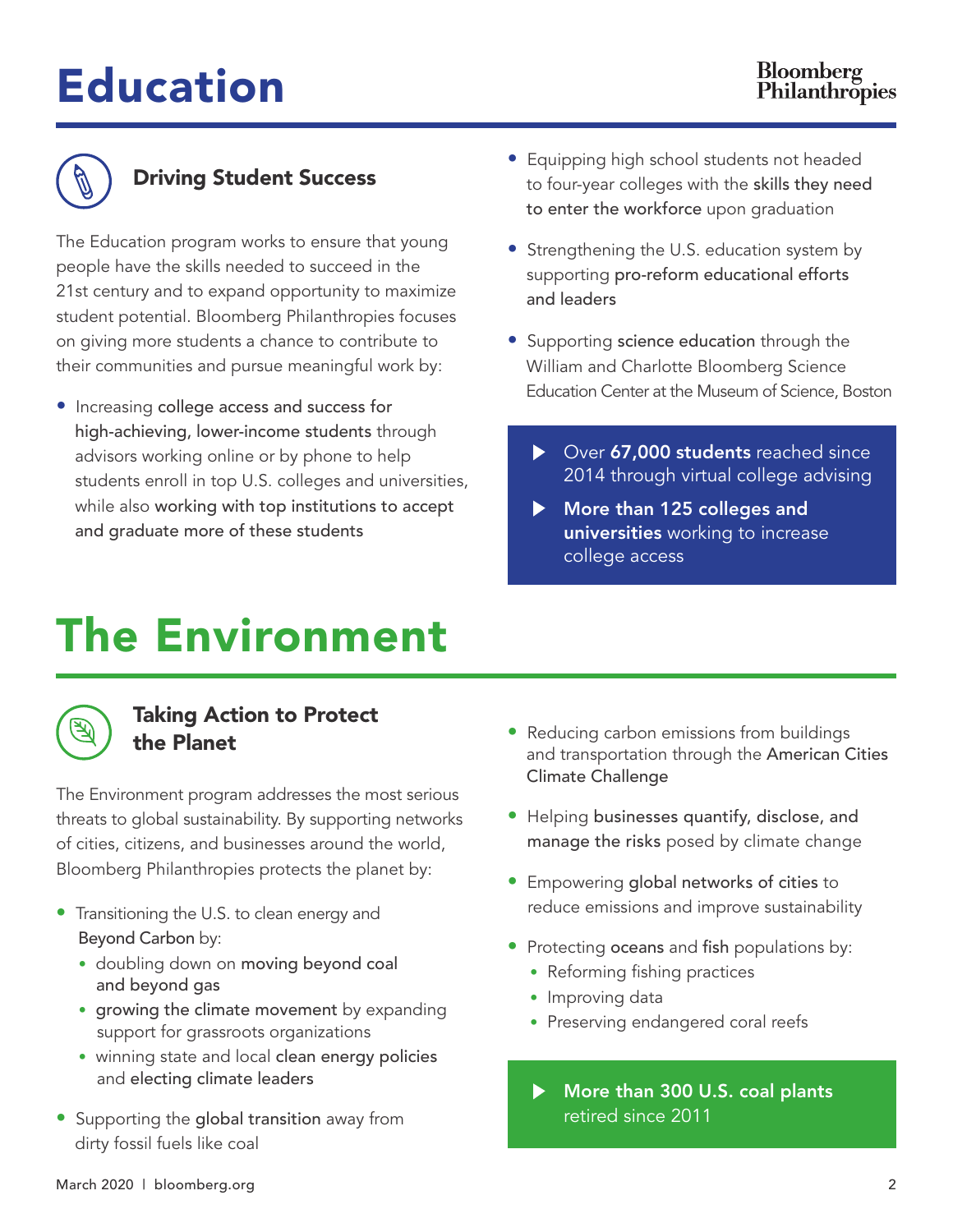## Government Innovation



#### Improving the Way City Government Works

The Government Innovation program helps mayors around the world creatively tackle their toughest challenges. Bloomberg Philanthropies invests in cities—through Government Innovation —as drivers of change by:

- Providing mayors and their senior staff with management training through the Bloomberg Harvard City Leadership Initiative
- Spreading effective ideas among cities through competitions
- Support innovation and citizen engagement in city halls
- Convening mayors and civic leaders to share best practices and emerging urban trends
- Helping cities use data to drive decisions
	- More than 320 U.S. cities proposed innovative solutions to urgent problems through the 2018 Mayors Challenge
	- More than 14,600 city employees received management training since 2017

### Bloomberg Associates



### Partnering with Mayors Across the Globe

Bloomberg Associates is an international, pro bono consultancy that provides select cities and their mayors and other city leaders with customized, in-depth consultation and mentorship to help improve the lives of city residents. The team strengthens cities by:

• Developing strategic solutions to mayors' priority projects and other complex municipal challenges

- Building resources and support through public-private partnerships to expand impact
- Designing and implementing programs that improve residents' quality of life
	- More than \$1.3 billion invested by cities in initiatives the Bloomberg team has supported or created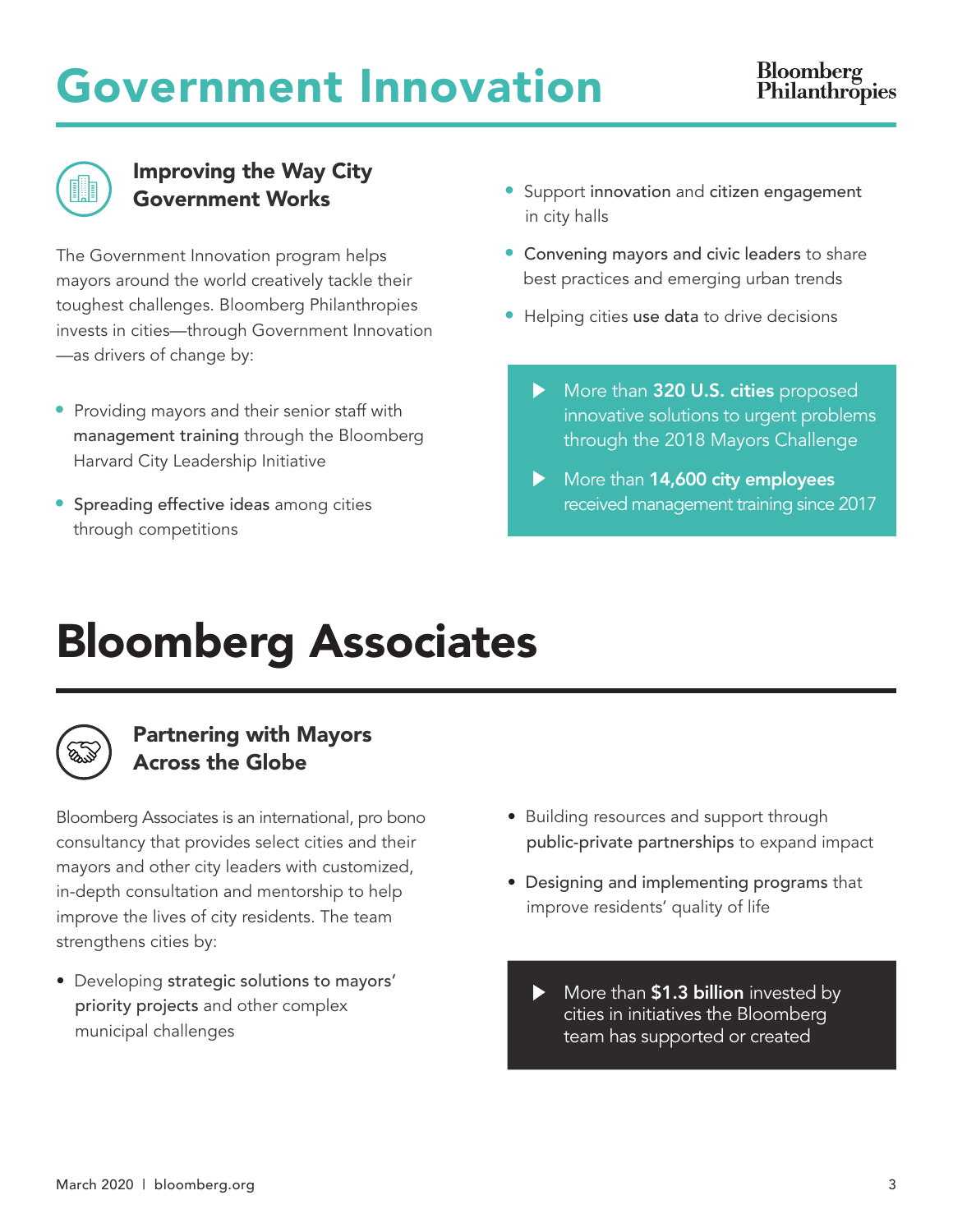## The Arts



#### Harnessing the Power of the Arts to Improve Communities

The Arts program supports artists, invests in cultural organizations, and improves audience experience to strengthen the cultural and artistic sector. Bloomberg Philanthropies works to support the arts and improve the quality of life in cities across the globe by:

- Supporting temporary public art projects in U.S. cities through partnerships between local governments and artists
- Providing management training to small and mid-sized arts organizations

# Public Health



### Ensuring Safer, Longer, Healthier Lives

The Public Health program combats noncommunicable diseases and injuries by spreading solutions at national and local levels that are proven to save lives. Through a global program, Bloomberg Philanthropies works to prevent deaths from avoidable causes by:

- Reducing tobacco use through proven measures like tobacco taxes, and fighting flavored e-cigarettes
- Improving road safety in countries with the highest burden of traffic fatalities
- Addressing challenges curtailing U.S. life expectancy with Johns Hopkins Bloomberg School of Public Health
- Combating the opioid crisis in the U.S. with support and expertise for the hardest hit states
- Increasing public engagement with the arts through technology at cultural institutions
- Investing in the arts as a strategy for revitalizing communities across the U.S.
	- Nearly 600 institutions around the ▶ world supported with cultural grants in 2019
	- Nearly 500 U.S. cultural organizations  $\blacktriangleright$ benefitted from management training

- Increasing access to family planning services for women in high-need countries
- Raising public awareness and supporting policy reform to combat obesity and prevent cardiovascular disease around the world
- Partnering with the Bill & Melinda Gates Foundation to end polio
- Addressing the high rate of drowning deaths among children
- Improving death and birth records to help government and funders use data to make smarter policy decisions and save lives
	- 35 million lives saved since 2007  $\blacktriangleright$ by helping reduce tobacco use